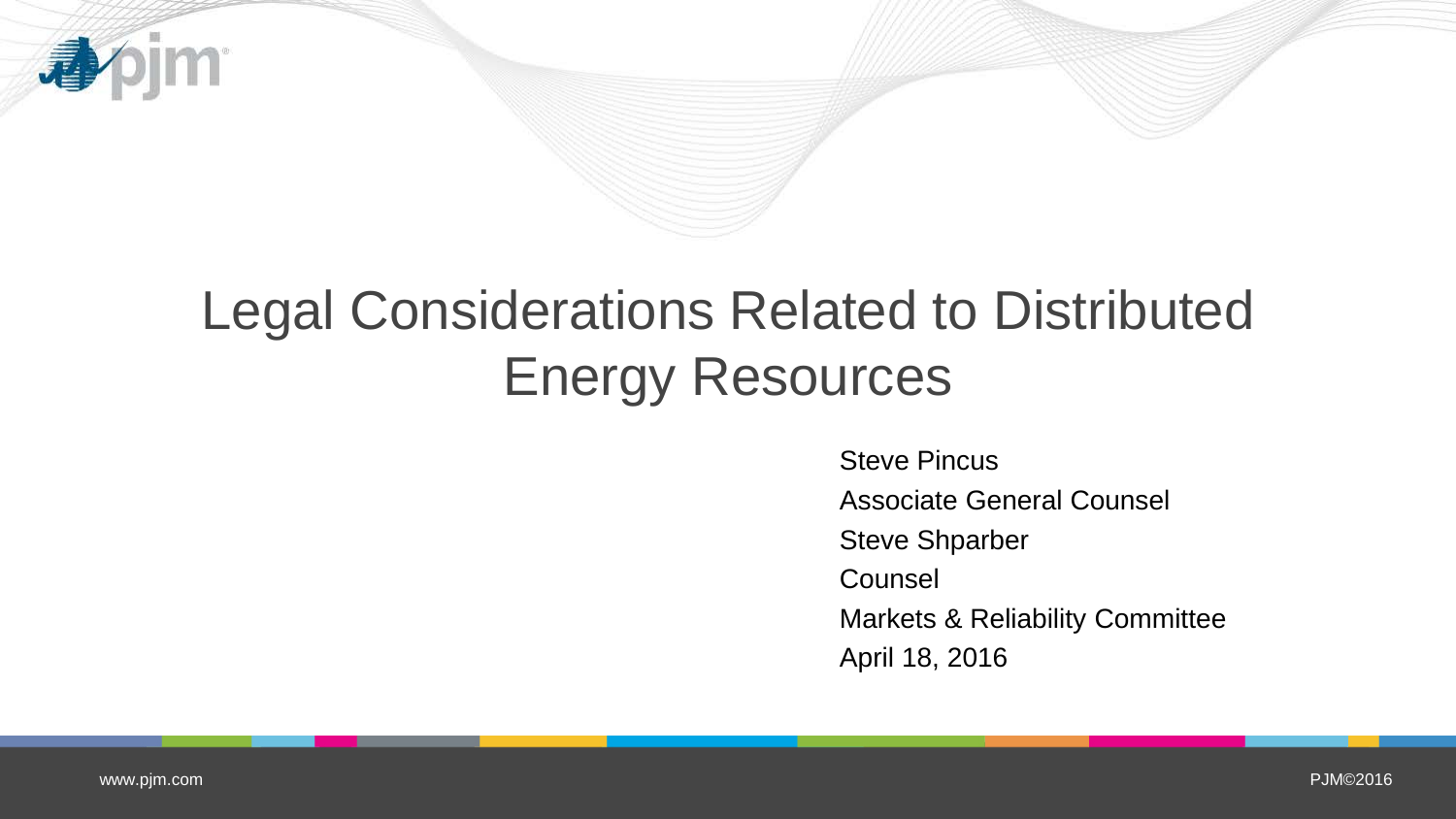

- FERC Exclusive Jurisdiction:
	- Transmission in interstate commerce
	- Sales at wholesale, in or affecting interstate commerce
	- Physical interconnection to transmission system, or distribution system if facility is engaged in wholesale sale or QF making wholesale sales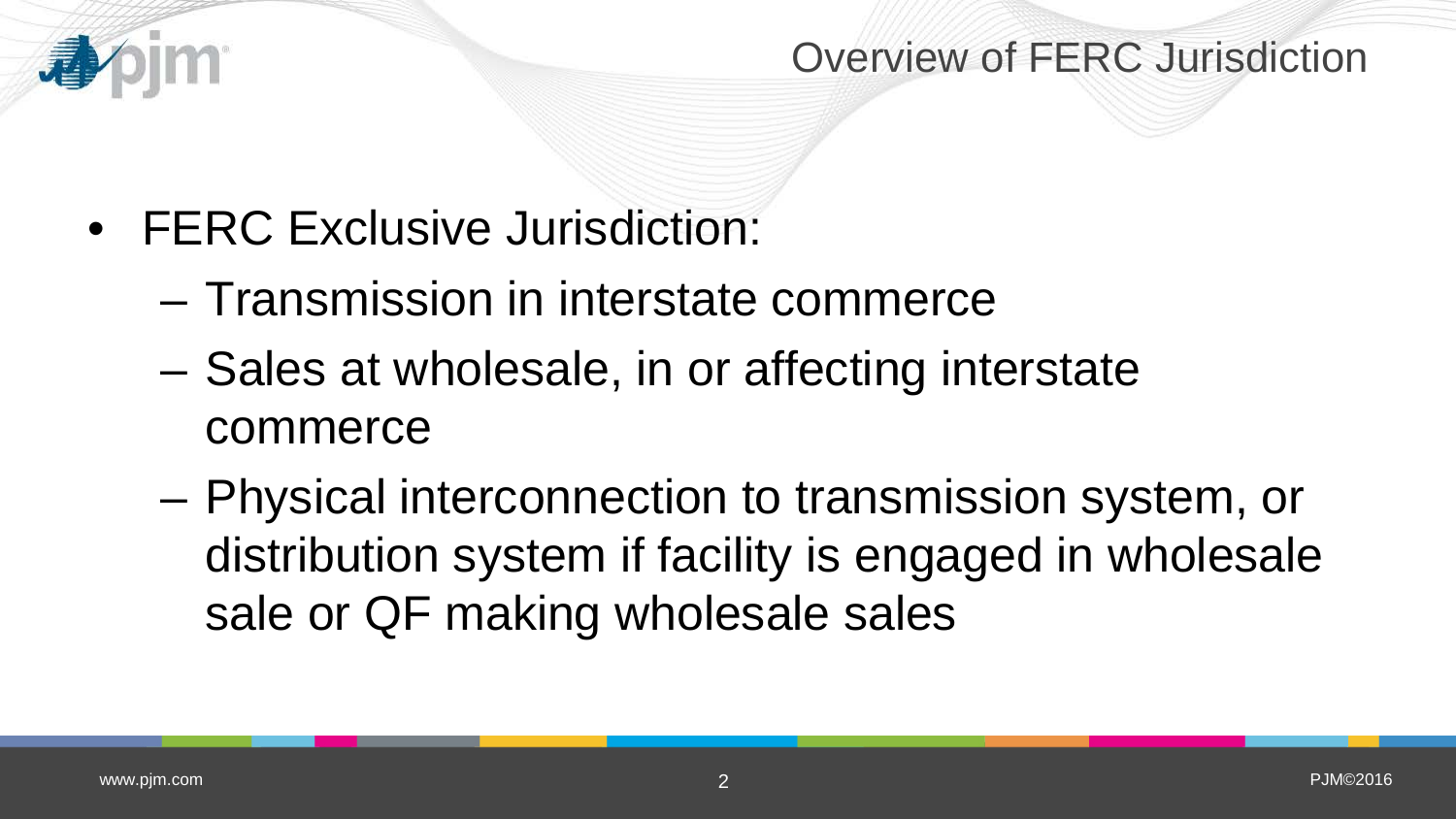#### Overview of State Jurisdiction

- State Jurisdiction
	- Distribution in intrastate commerce
	- Retail sales
	- Physical interconnection to distribution system, solely for retail sales
	- Net metering projects (however, excess output over an applicable number of billing periods are considered to be a wholesale sale)
	- Behind the Meter Generation (except if any portion of output is sold to other entity or PJM market)
	- PURPA sale (i.e. QF selling entire output pursuant to state avoidable cost rate)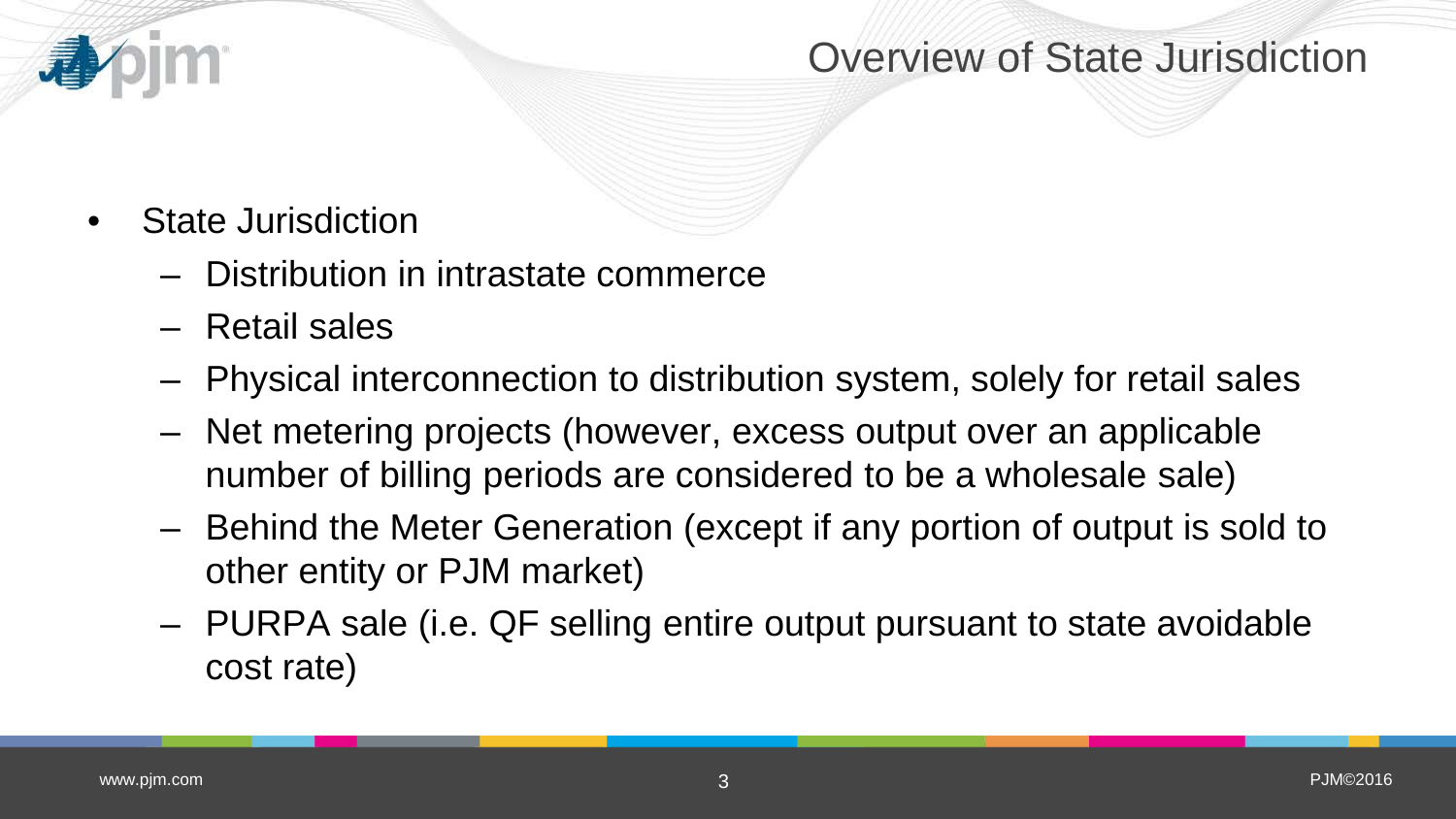

# Appendix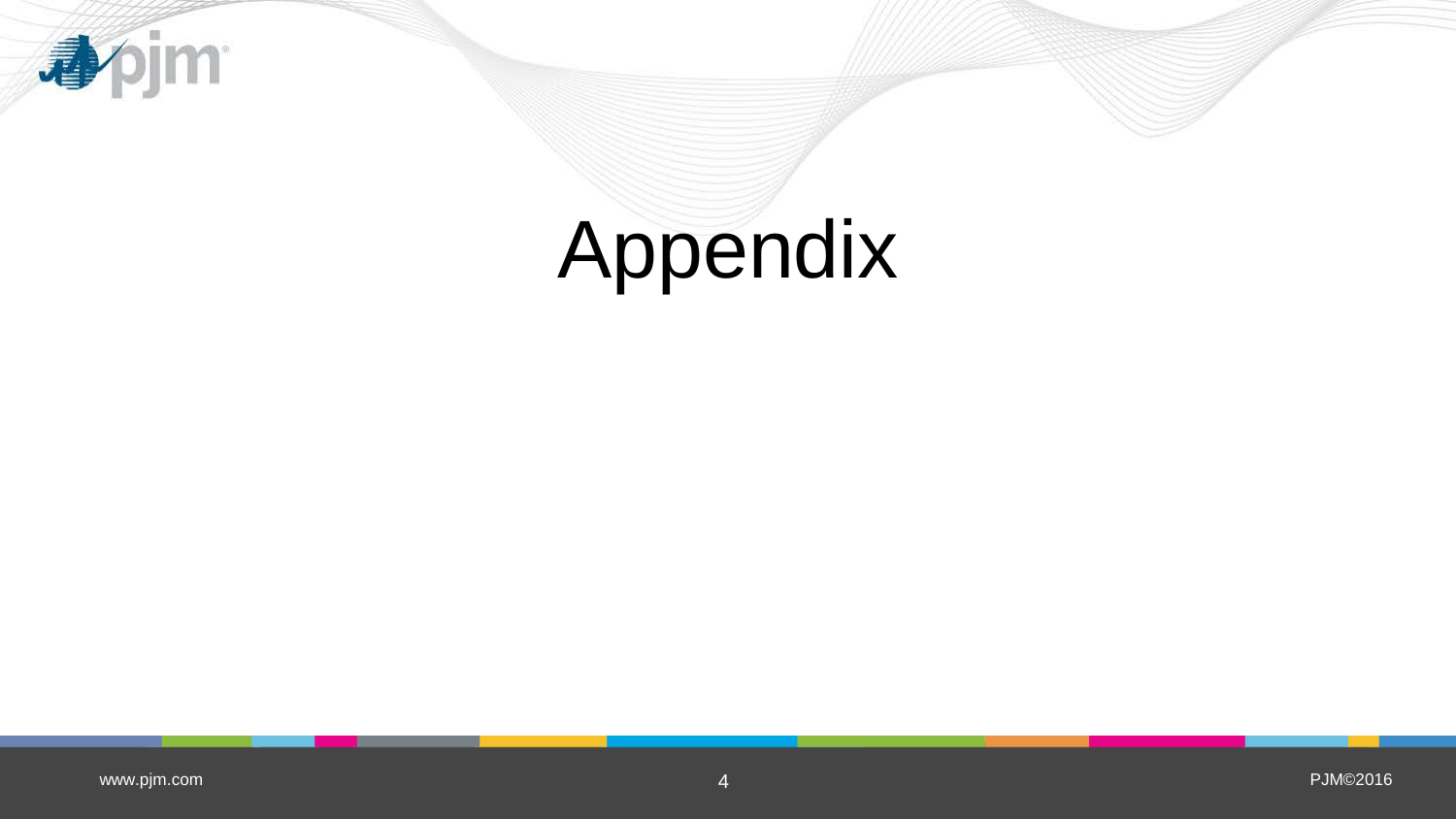

- Qualifying Facility ("QF"):
- Established by PURPA
	- **Small power production facility**: generally 80 MW or less whose primary energy source is renewable (hydro, wind or solar), biomass, waste, or geothermal resources
	- A **cogeneration facility** is a generating facility that sequentially produces electricity and another form of useful thermal energy (such as heat or steam) in a way that is more efficient than the separate production of both forms of energy
- "Behind The Meter Generation" refers to a generation unit that "delivers energy to load without using the Transmission System or any distribution facilities (unless the entity that owns or leases the distribution facilities has consented to such use of the distribution facilities and such consent has been demonstrated to the satisfaction of the Office of the Interconnection)."
- Behind The Meter Generation **does not** include
	- (i) at any time, any portion of such generating unit's capacity that is designated as a Generation Capacity Resource; or
	- (ii) in an hour, any portion of the output of such generating unit[s] that is sold to another entity for consumption at another electrical location or into the PJM Interchange Energy Market. (Tariff, section 1.3B).
- Non-Retail Behind The Meter Generation: "Behind the Meter Generation that is used by municipal electric systems, electric cooperatives, or electric distribution companies to serve load." (Tariff, section 1.27AA)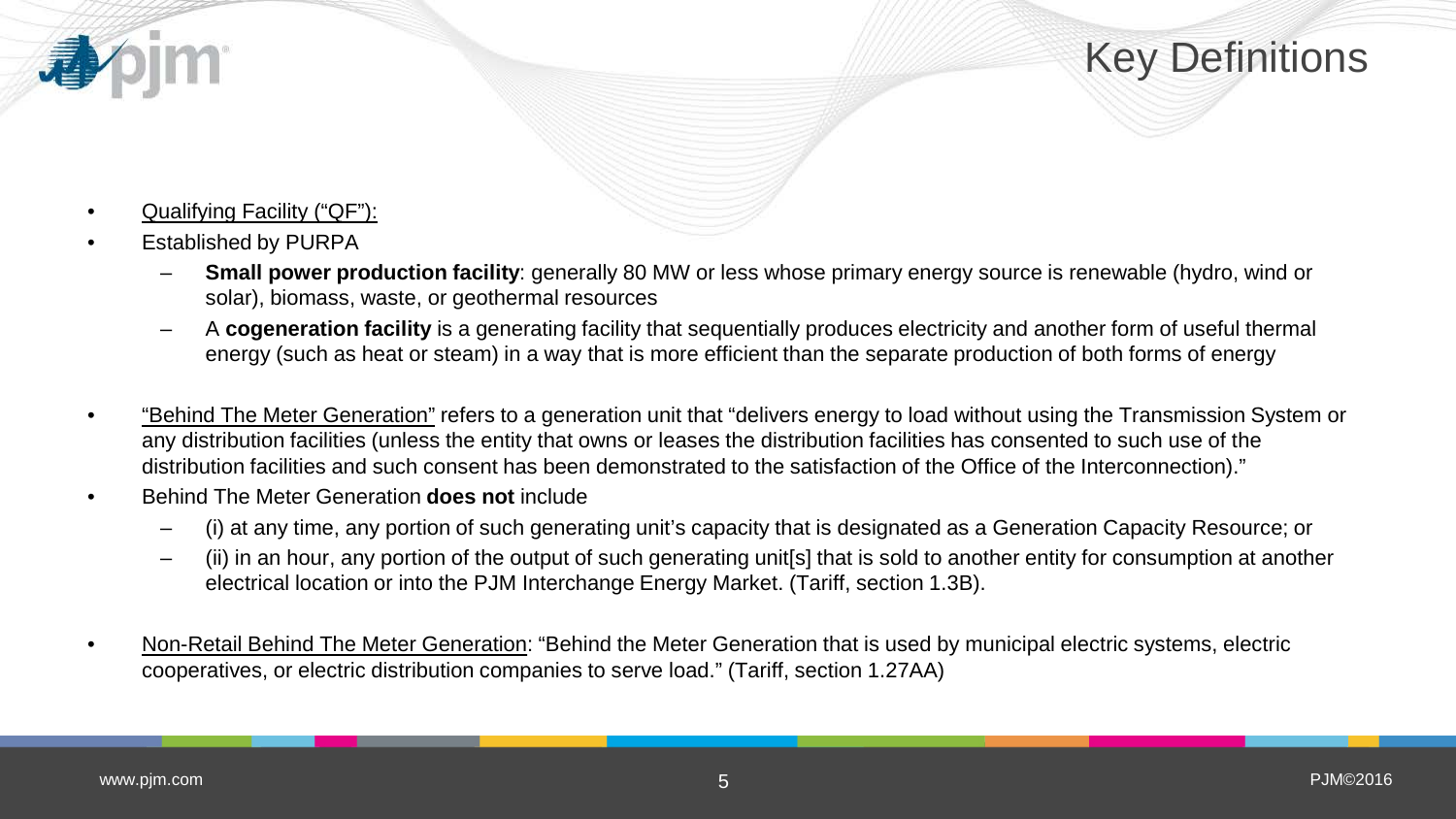# Key Definitions (cont.)

#### **Net Metering**

- Energy Policy Act of 2005 (EPAct2005) defines net metering service:
	- Service to an electric consumer under which electric energy generated by that electric consumer from an eligible on-site generating facility and delivered to local distribution facilities may be used to offset electric energy provided by the electric utility to the consumer during the billing period (*See* EPAct2005 at § 1251(a)).
- FERC description of net metering (*See* Order No. 2003-A P 744).
	- Net metering allows a retail electric customer to produce and sell power onto the Transmission System without being subject to Commission jurisdiction.
	- A participant in a net metering program must be a net consumer of electricity but for portions of the day or portions of the billing cycle, it may produce more electricity than it can consume itself.

Virtual Net Metering- Allows entities to offset loads with generation (i.e. community solar) located at a different location. Development is beginning in some states (i.e. Maryland).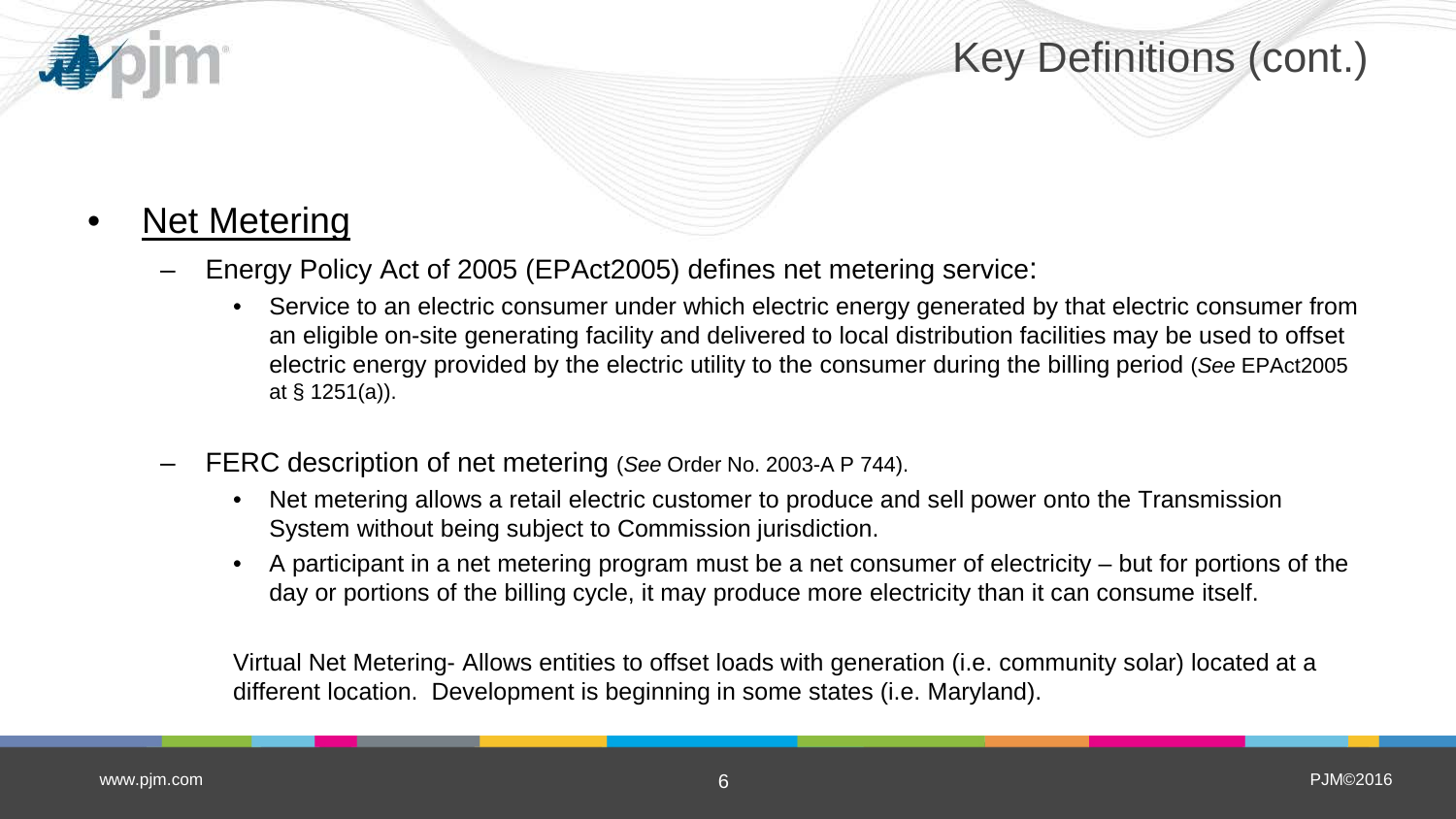## **FERC Jurisdiction**

- FERC has exclusive jurisdiction over "the transmission of electric energy in interstate commerce and to the sale of electric energy at wholesale in interstate commerce." FERC has "jurisdiction over all facilities for such transmission or sale of electric energy." 16 USC 824(b).
- **With some specified exceptions, FERC does not have jurisdiction** "over facilities used for the generation of electric energy or over facilities used in local distribution or only for the transmission of electric energy in intrastate commerce, or over facilities for the transmission of electric energy consumed wholly by the transmitter." 16 USC 824(b).
- PJM is responsible for FERC jurisdictional interconnection projects.
- Based on Order No. 2003, FERC has jurisdiction over an interconnection when the Interconnection Customer plans to:
	- Physically interconnect to the transmission system; or
	- Interconnect to a distribution system to engage in a sale for resale (wholesale sale) in interstate commerce.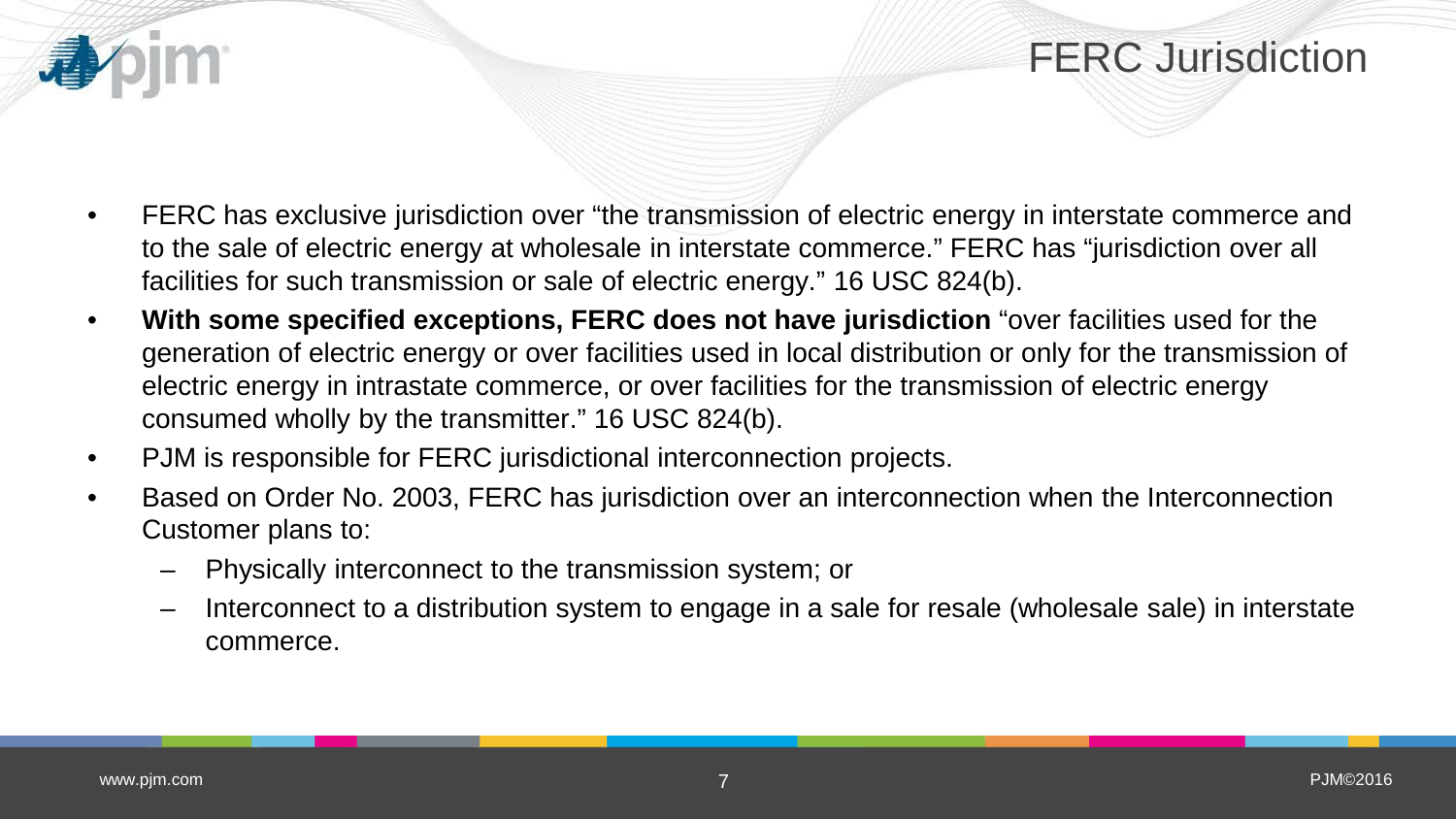

# FERC Jurisdiction (cont.)

- FERC does not assert jurisdiction over the *physical* interconnection of a generator seeking to interconnect to a non-Tariff distribution facility even though it is seeking to make wholesale sales into the PJM Interchange Energy Market, however, FERC does assert jurisdiction over any wholesale sales. *See* Order No. 2003-A
	- A **Wholesale Market Participation Agreement or WMPA** is used as a contractual means to address to all developers to participate in the PJM's wholesale markets. The WMPA defines the terms and conditions under which PJM wholesale power market participation will be conducted. It also contains a milestone for the generator to execute, separately, an interconnection agreement with the local electric distribution company in accordance with the respective state's own established process.
- FERC does not assert jurisdiction over a generating facility if it is:
	- A net metering project
		- However, if there is excess output at the end of the billing period (e.g. annual billing period), that excess is considered a wholesale sale subject to FERC jurisdiction;
	- A Behind the Meter generator
		- However, if any portion of the output of such generating unit(s) is sold to another entity for consumption at another electrical location or into the PJM Interchange Energy market, such output is considered a wholesale sale subject to FERC jurisdiction; or
	- A QF selling its entire output directly to the Interconnected Transmission Owner under a state's avoidable cost rate (PURPA sale).